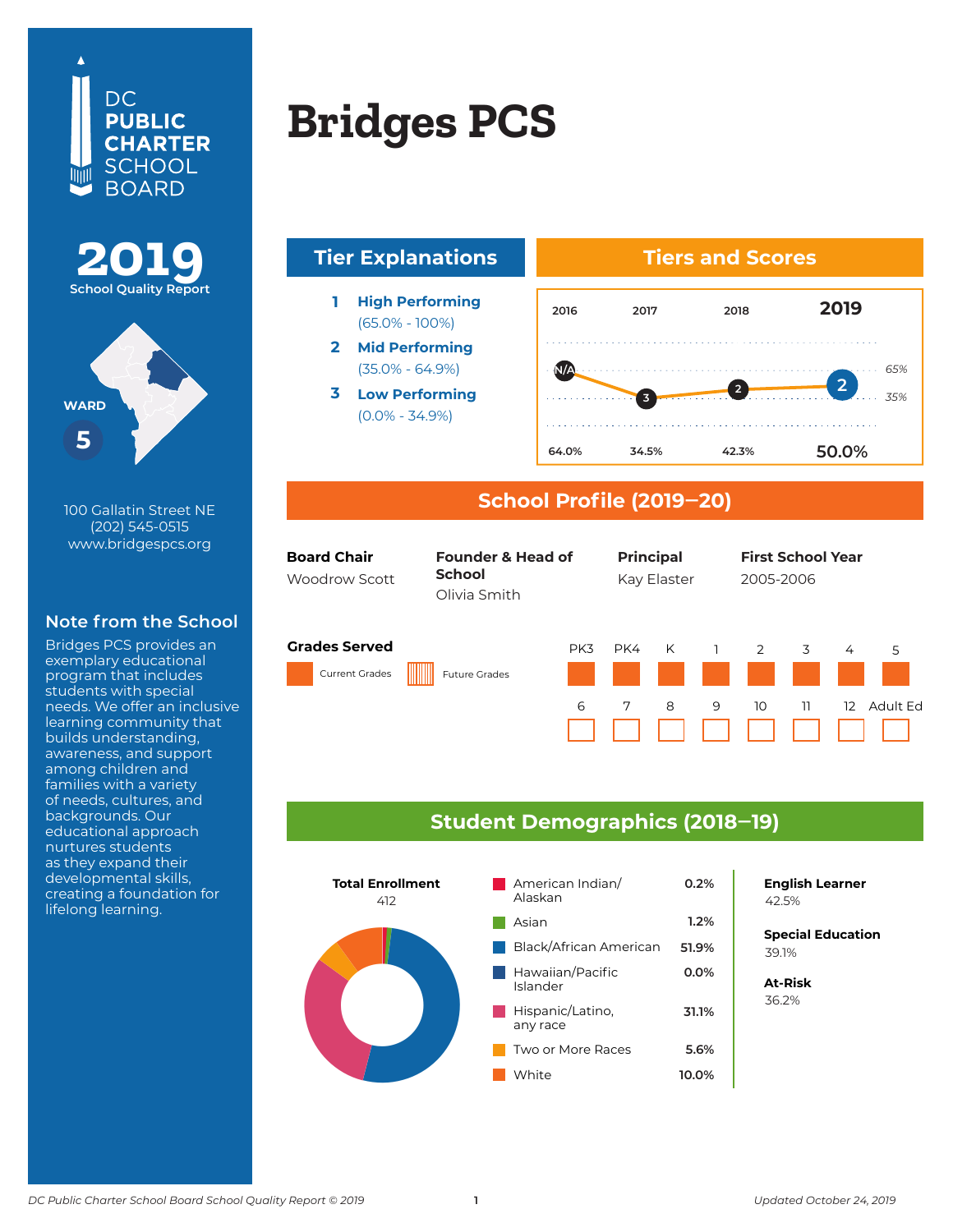# **Center City PCS – Trinidad Bridges PCS**

**2019 School Quality Report**

| <b>KEY</b><br>2018-19 Grades Measured: PK3 - 5                                                                                | $\circ$      | <b>Score</b><br>Floor    | <b>Target</b> | 100           | <b>Points</b><br><b>Earned</b> | <b>Points</b><br><b>Possible</b> |  |  |  |  |
|-------------------------------------------------------------------------------------------------------------------------------|--------------|--------------------------|---------------|---------------|--------------------------------|----------------------------------|--|--|--|--|
| <b>Student Progress (35 points): Academic Improvement Over Time</b>                                                           |              |                          |               |               |                                |                                  |  |  |  |  |
| Growth on the state assessment in<br><b>English Language Arts</b>                                                             | $\circ$      | 46.1<br>30               | 70            | 100           | 7.0                            | 17.5                             |  |  |  |  |
| Growth on the state assessment in<br>mathematics                                                                              | $\circ$      | 42.9<br>30               | 70            | 100           | 5.6                            | 17.5                             |  |  |  |  |
| Student Achievement (25 points): Approaching, Meeting, or Exceeding College and Career Ready Standards                        |              |                          |               |               |                                |                                  |  |  |  |  |
| <b>PARCC: English Language Arts</b><br>Approaching College and Career Ready<br>and Above                                      | $\mathbf 0$  | (43.2)                   |               | 100           | 3.2                            | 7.5                              |  |  |  |  |
| College and Career Ready                                                                                                      | 0            | (19.4)                   | 58.8          | 100           | 1.7                            | 5.0                              |  |  |  |  |
| <b>PARCC: Mathematics</b><br>Approaching College and Career Ready<br>and Above                                                | $\mathbf 0$  |                          | 51.4          | 100           | 3.9                            | 7.5                              |  |  |  |  |
| College and Career Ready                                                                                                      | n            | 19.6                     | 64.2          | 100           | 1.5                            | 5.0                              |  |  |  |  |
| <b>Gateway (5 points): Outcomes in Key Subjects that Predict Future Educational Success (returning students)</b>              |              |                          |               |               |                                |                                  |  |  |  |  |
| 3rd Grade English Language Arts<br>College and Career Ready                                                                   | $\mathbf{0}$ | (20.0)                   | 58.5          | 100           | 1.7                            | 5.0                              |  |  |  |  |
| <b>8th Grade Mathematics</b><br>College and Career Ready                                                                      | $\mathbf{O}$ |                          | 61.6          | 100           |                                |                                  |  |  |  |  |
| School Environment (30 points): Predictors of Future Student Progress and Achievement                                         |              |                          |               |               |                                |                                  |  |  |  |  |
| Attendance<br>In-seat attendance                                                                                              | $\circ$      |                          |               | 85<br>95      | 7.7                            | 9.0                              |  |  |  |  |
| <b>Re-enrollment</b><br>Percent of eligible students who re-enrolled                                                          | $\circ$      |                          | (78.4)<br>67  | 92            | 4.1                            | 9.0                              |  |  |  |  |
| <b>Teacher Interaction Observations:</b><br><b>Classroom Assessment Scoring</b><br>System (CLASS)<br><b>Emotional Support</b> |              |                          | 4.5           | 6.3<br>6<br>7 | 4.0                            | 4.0                              |  |  |  |  |
| Classroom Organization                                                                                                        | $\circ$      |                          | 4.5           | 5.9<br>7<br>6 | 3.8                            | 4.0                              |  |  |  |  |
| <b>Instructional Support</b>                                                                                                  | $\circ$      | 3.6<br>$\mathbf{2}$<br>4 |               | 7             | 3.3                            | 4.0                              |  |  |  |  |
| <b>TOTAL SCORE 50.0</b>                                                                                                       |              | TIER <sup>2</sup>        |               |               | 47.5 out of                    | 95.0                             |  |  |  |  |